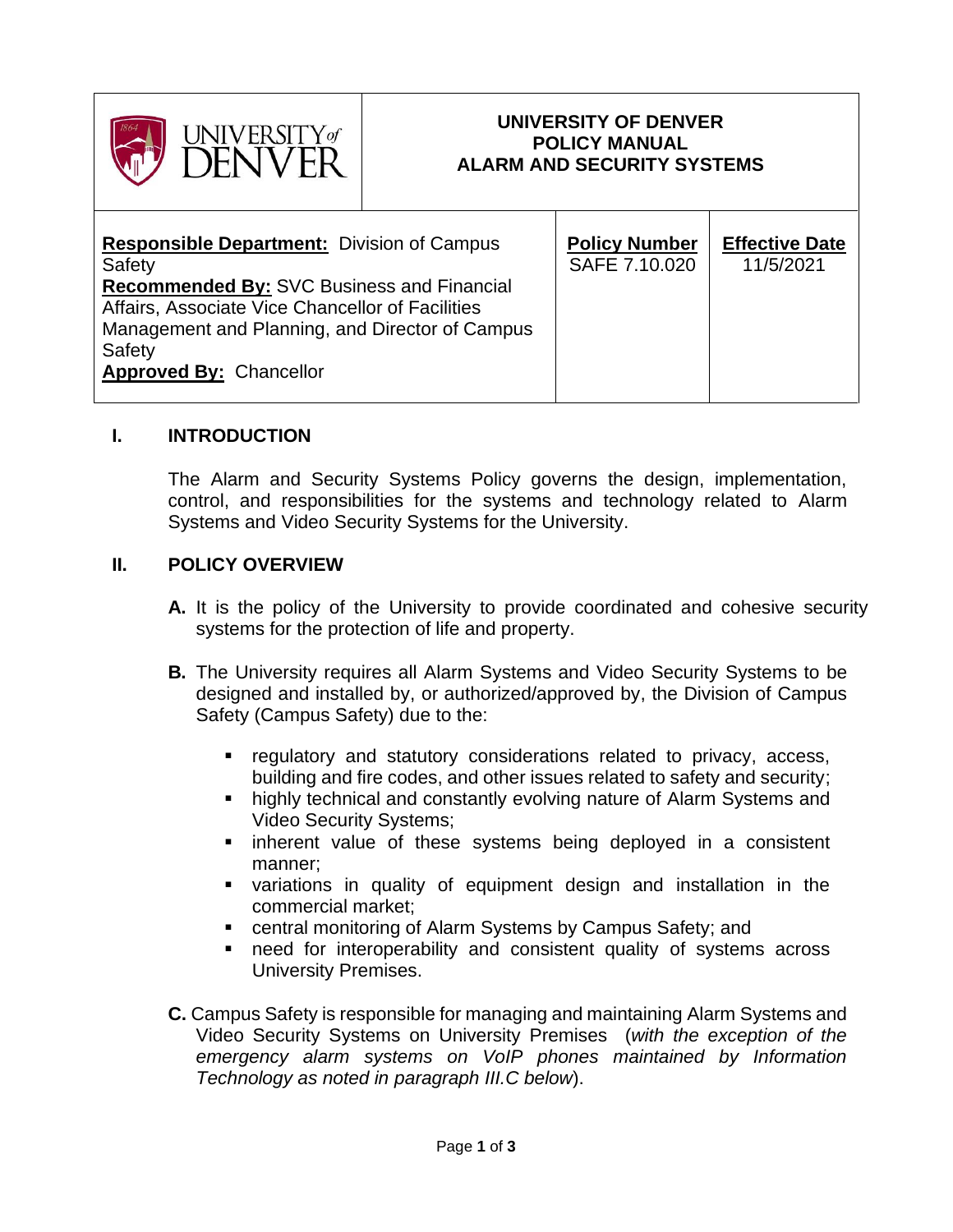- **D.** Campus Safety is the only unit authorized to monitor Alarm Systems installed in University facilities, respond to alarms, coordinate the testing of new and preexisting alarms, maintain account information and history, and the maintenance and operation of the alarm receiver, unless specifically authorized by the Senior Vice Chancellor of Business and Financial Affairs.
- **E.** The University's Video Security Systems may use Face Identification technologies as necessary for the implementation of video analytic applications, including but not limited to occupancy counting, and other similar tools which may be developed and implemented that aid in the securing of facilities and safety of personnel. However, the University's Video Security Systems do not incorporate Face Recognition systems or processes and do not capture, store or transmit any personally identifiable information.

### **III. PROCESS OVERVIEW**

- **A.** Campus Safety maintains a consultative process by which University units can coordinate with Campus Safety to establish or enhance physical security or Alarm Systems.
- **B.** Campus Safety will manage and maintain all Video Security Systems and Alarm Systems, except as otherwise provided for in paragraph III.C below.
- **C.** University Information Technology is responsible for maintenance issues on all emergency alarms on existing VoIP phones in key locations on University Premises.
- **D.** The Office of Facilities Planning and Management is responsible for all campus construction and renovation projects. Security systems are a part of buildings and need to be incorporated into building design. At the beginning of any new construction or facility renovation project, the requesting University department is required to consult with Campus Safety and the Office of Facilities Planning and Management to determine how security and safety issues will be addressed through infrastructure improvements, security design, and/or department reviews and approvals which will be required to meet their needs.

# **IV. DEFINITIONS**

- **A. "Alarm System"** is the integration of detection sensors with control and notification components which report to and are monitored by a central station system.
- **B. "Face Identification"** is the analysis of images to isolate faces within the field of view.
- **C. "Face Recognition**" is the coupling of images of faces with biometric data capable of identifying or verifying a person by comparing and analyzing